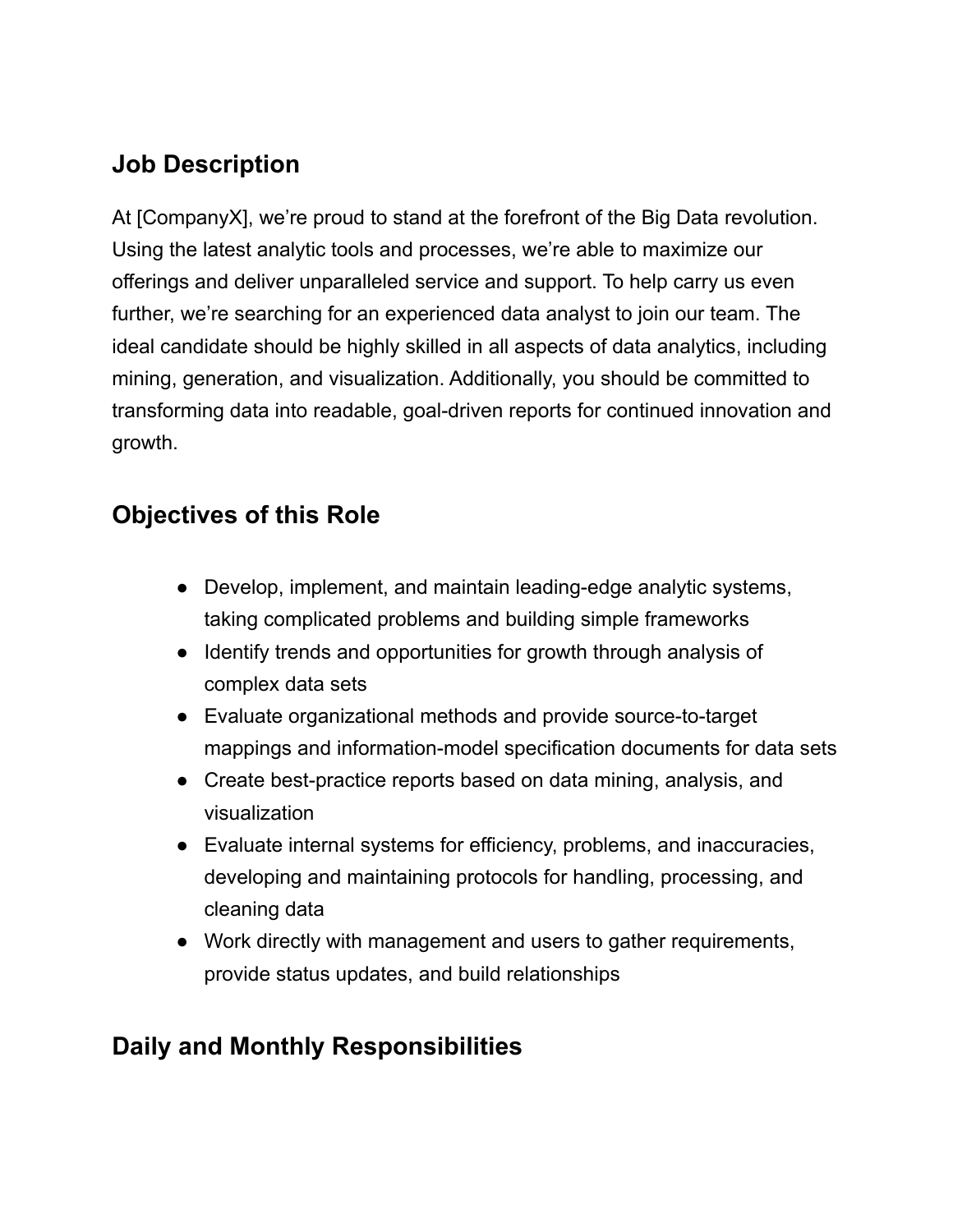- Work closely with project managers to understand and maintain focus on their analytical needs, including identifying critical metrics and KPIs, and deliver actionable insights to relevant decision-makers
- Proactively analyze data to answer key questions from stakeholders or out of self-initiated curiosity with an eye for what drives business performance, investigating and communicating areas for improvement in efficiency and productivity
- Create and maintain rich interactive visualizations through data interpretation and analysis integrating various reporting components from multiple data sources
- Define and implement data acquisition and integration logic, selecting appropriate combination of methods and tools within defined technology stack to ensure optimal scalability and performance of the solution
- Develop and maintain databases by acquiring data from primary and secondary sources, and build scripts that will make our data evaluation process more flexible or scalable across data sets

#### **Skills and Qualifications**

- Bachelor's degree in Mathematics, Computer Science, Economics, or **Statistics**
- 3+ years experience mining data as a data analyst
- Proven analytic skills, including mining, evaluation, analysis, and visualization
- Technical writing experience in relevant areas, including queries, reports, and presentations
- Strong SQL or Excel skills with the ability to learn other analytic tools

#### **Preferred Qualifications**